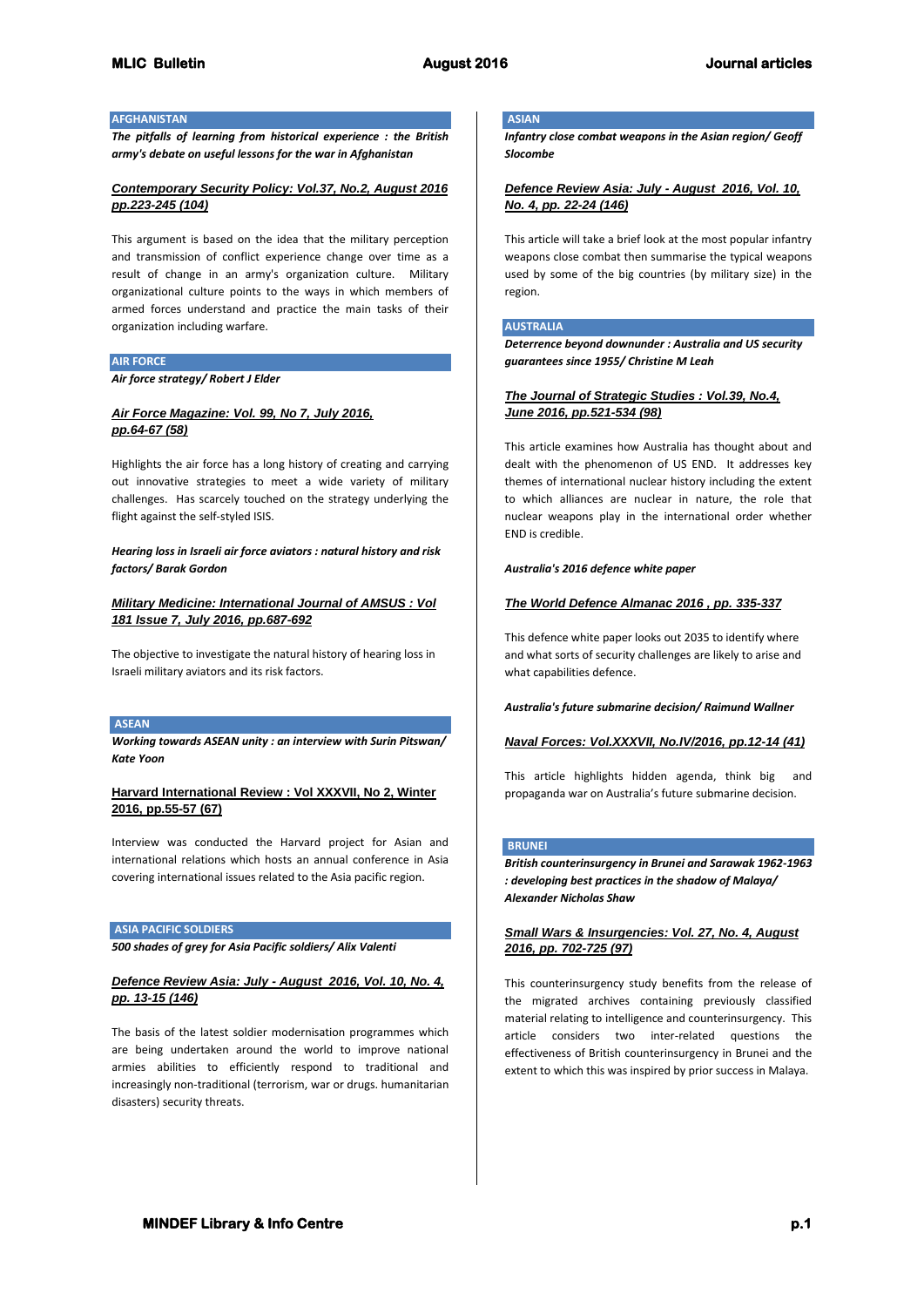### **CHINA**

*China's claim to most of South China Sea has no legal basis says tribunal/ Gabriel Dominguez*

# *IHS Jane's Defence Weekly: Vol.53 Iss.29, 20 July 2016, p.5 (122)*

China's claim to historic rights within most of the South China Sea (SCS) has no legal basis. Beijing claims most of the SCS on the grounds it is asserting 'historic rights' to maritime resources in the area.

*Opportunity for U.S - Chinese partnership?/ Nicholas Monacelli*

#### *Proceedings US Naval Institute: July 2016, pp.48-51(86)*

Highlights the United States national security strategy. Diplomatic and political overtones between China and United States however make substantial military partnership difficult. Rising tension in the South China Sea over installations on disputed islands, Beijing and Washington might find common ground.

### *China-Pakistan : with great investment comes some responsibility/ Raffaello Pantucci*

### *RUSI Newsbrief: Vol 36 No 4, July 2016, pp.22-24 (129)*

The CPEC (China-Pakistan Economic Corridor) has become one of the emblematic foreign policy initiatives of Chinese President Xi Jinping's 'Belt and Road' vision.

### *Moral performance and cultural governance in China : the compassionate politics of disasters/ Bin Xu*

#### *The China Quarterly: June 2016 No.226, pp.407-430 (17)*

This paper examines the Chinese state's moral performance in several high profile disasters in recent decades by characterizing its major features tracing its trajectory explaining its efficacy and demonstrating its dilemmas

### *The pivot before the pivot/ U.S strategy to preserve the power balance in Asia/ Nina Silove*

### *International Security : Vol 40, No 4, Spring 2016, pp.45-88 (68)*

This article argues that the United States pursued a strategy of reorientation toward Asia from the mid-2000s onward. The aim of this article is to elucidate and classify U.S strategy in response to China's rise and thereby clarify some common misunderstanding s about the strategy.

# **CHINA**

*China's most dangerous game : solving the policy puzzle of the South China Sea/ Kerry Lynn S Nankivell*

# *Asia Pacific Defense Forum: Vol.41, Issue. 1, 2016, pp.31-41 (F5)*

This history of foreign domination of the South China Sea means that the politics of the South china Sea dispute are deeply intertwined with national self-determination and sovereignty. It also explains why all claimants seek not only to consolidate their territorial holdings but also to establish their right to limit foreign military activities in their maritime zones.

### *Assessing the implications of China's : missile arsenal/ Evan Braden Montgomery*

# *Asia Pacific Defense Forum: Vol.41, Issue. 1, 2016 pp.57-59 (F5)*

China has been preparing (PLA) to fight local conflicts against technologically superior opponents. Today Beijing is fielding capabilities that can hold at risk fixed forward bases, menace high signature air and naval platforms and disrupt the United States ability to collect store and transmit the information.

*The danger of delusions and how to prevent them from causing conflict : a perspective on China/ Michael J Forsyth*

### *Military Review : July-August 2016, pp.95-101 (81)*

A cursory review of events demonstrates similarities between imperial Germany of century ago and China today.

*Going global: China's shifting ambitions and PLA navy modernisation/ Mitchell Sutton*

# *Naval Forces: Vol.XXXVII, No.IV/2016, pp.70-73 (41)*

The development of the people's liberation army navy (PLA navy) has reached a decisive point with the navy beginning to acquire the platforms necessary to transform it from a significant regional force to one with a truly global reach.

### **CYBER TERRORISM**

*Resilience the solution to cyber terrorism?/ Bindiya Thomas*

# *Military Technology: Vol.XL Issue 7-8, 2016, pp.38-39 (38)*

In response to current and future cyber incidents a new discipline cyber resilience is beginning to emerge. Resilient cyber systems exhibit common resilience attributes including awareness, diversity, integrated character, selfregulation and adaptability.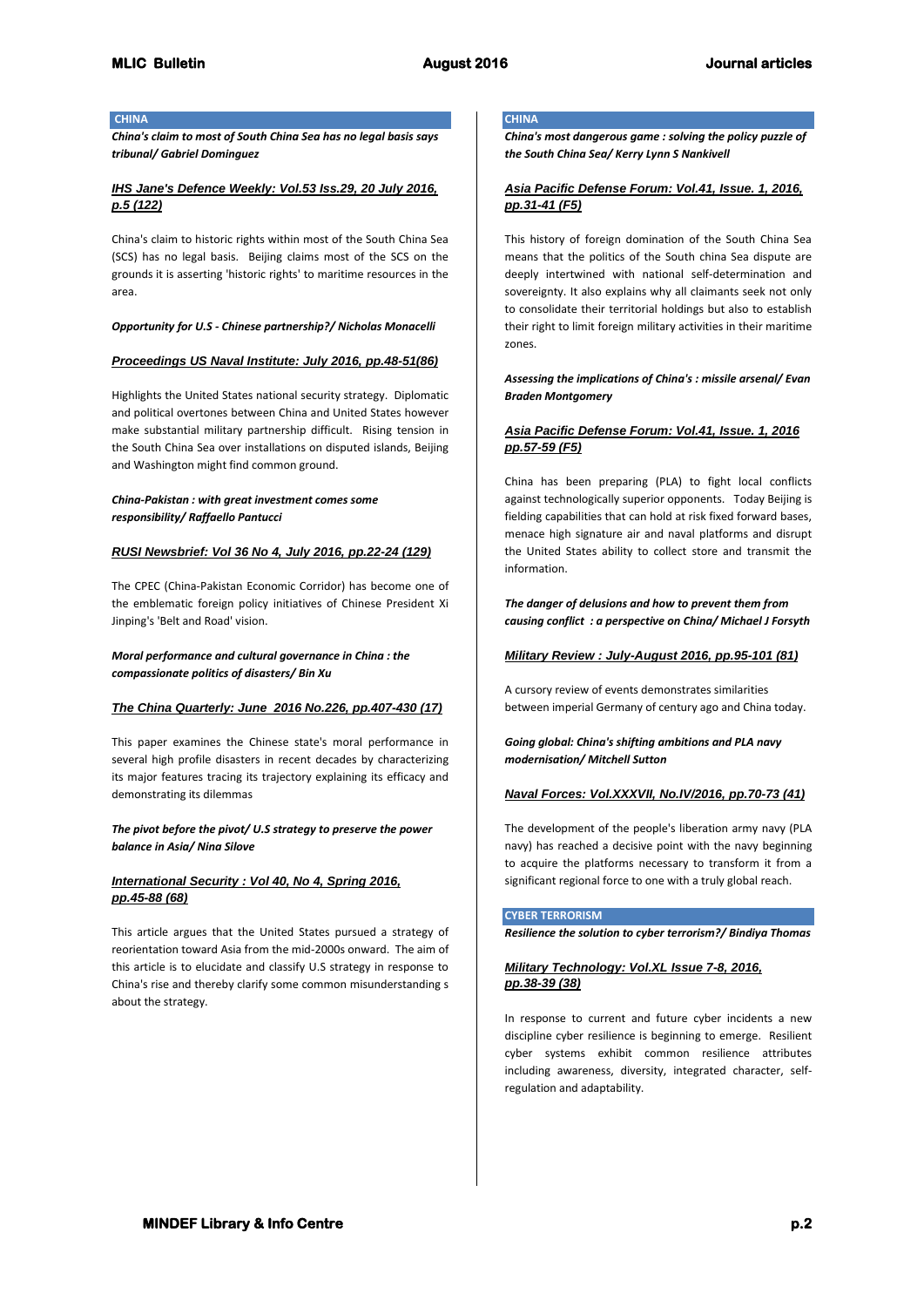# **CYBERCRIME**

*Financial institutions and cybercrime : threats, challenges and opportunities/ Ines Sofia de Oliveira*

### *RUSI Newsbrief: Vol 36 No 4, July 2016, pp.17-19 (129)*

Analytics technology appears to offer the best hope for organisations needing to identify threats and to manage them at different levels.

#### **EAST TIMOR**

*In whose interests? former rebel parties and ex-combatant interest group mobilisation in Aceh and East Timor/ Gyda Maras Sindre*

### *Civil Wars : Vol.18, No.2, June, pp.192-213 (110)*

This article has brought to the forefront some of the dilemmas that arise in the light of the reorganisation or armed groups into political parties.

### **ISLAMIC LAW**

*Syariahization of intra-Muslim religious freedom and human rights practice in Malaysia: the case of Darul Arqam / Ahmad Fauzi Abdul Hamid.*

### *Contemporary Southeast Asia : Vol. 38, No. 1, April 2016, pp. (19)*

Ever since Malaysia gained its independence, it has been installed as an Islamic state. On that very note, the author discusses the challenges that upheld to Malaysia's overall developments and human rights practice. The article studies Syariahization in Malaysia as the controversy creates or passes certain boundaries and how politics play an important role in the issue.

#### **LEADERSHIP**

*Rediscovering the art of strategic thinking : developing 21st century strategic leaders/ Daniel H McCauley*

# *Joint Force Quarterly: Issue 81, 2nd Quarter 2016, pp.26- 33 (79)*

This framework provides an approach to fill the leadership development shortfall in joint officer development, education and doctrine.

*The medical staff ride : an education tool for military medical leaderships development/ Martin C M Bricknell*

# *Journal of Royal Army Medical Corps: Vol.162 Iss.4, August 2016, pp.266-269 (37)*

It describes the key educational activity 'The Stand' at which history and current issues are brought together through study of a particular location on the historical battlefield.

### **LEBANON**

*Development of proxy relationships : a case study of the Lebanese civil war/ Brendan Sozer*

# *Small Wars & Insurgencies: Vol. 27, No. 4, August 2016, pp. 636-658 (97)*

Examines the presence of variables within the context of the Lebanese civil war.

### **MYANMAR**

*New political space, old tensions : history, identity and violence in Rakhine State, Myanmar/ Adam Burke*

*Contemporary Southeast Asia : Vol. 38, No. 2, August 2016, pp.258-283(19)*

The conflict is a symptom of long term historical tensions between Rakhine State and Muslims and contemporary political changes that reinvigorated anti-Muslim sentiment across Myanmar.

### **NATO**

*NATO in the 21st century : a force for the future?*

### *The Naval Review: Vol.104, No.3, August 2016, pp.271-274 (42)*

The analysis that NATO's expansion has undermined the ability of the consensus-based organisation to act when faced with today's complex and ongoing security challenges.

#### **NORTH KOREA**

*North Korea's peripheral diplomacy in the post Kim Jong -III era and its relationship with Japan/ Jiang Longfan*

*The Journal of East Asian Affairs: Vol 30 No.1, Spring/Summer 2016, pp.93-119 (35)*

The brief ease in the relationship between North Korea and Japan.

### *Ballistic missile defence : squaring up to Russia and North Korea/ Andy Oppenheimer*

# *Military Technology: Vol.XL Issue 7-8, 2016, pp.16- 23 (38)*

Defending against North Korea. Arguably a greater threat than Iran in terms of missile and intention is North Korea which has been stepping up its missile and nuclear weapons efforts.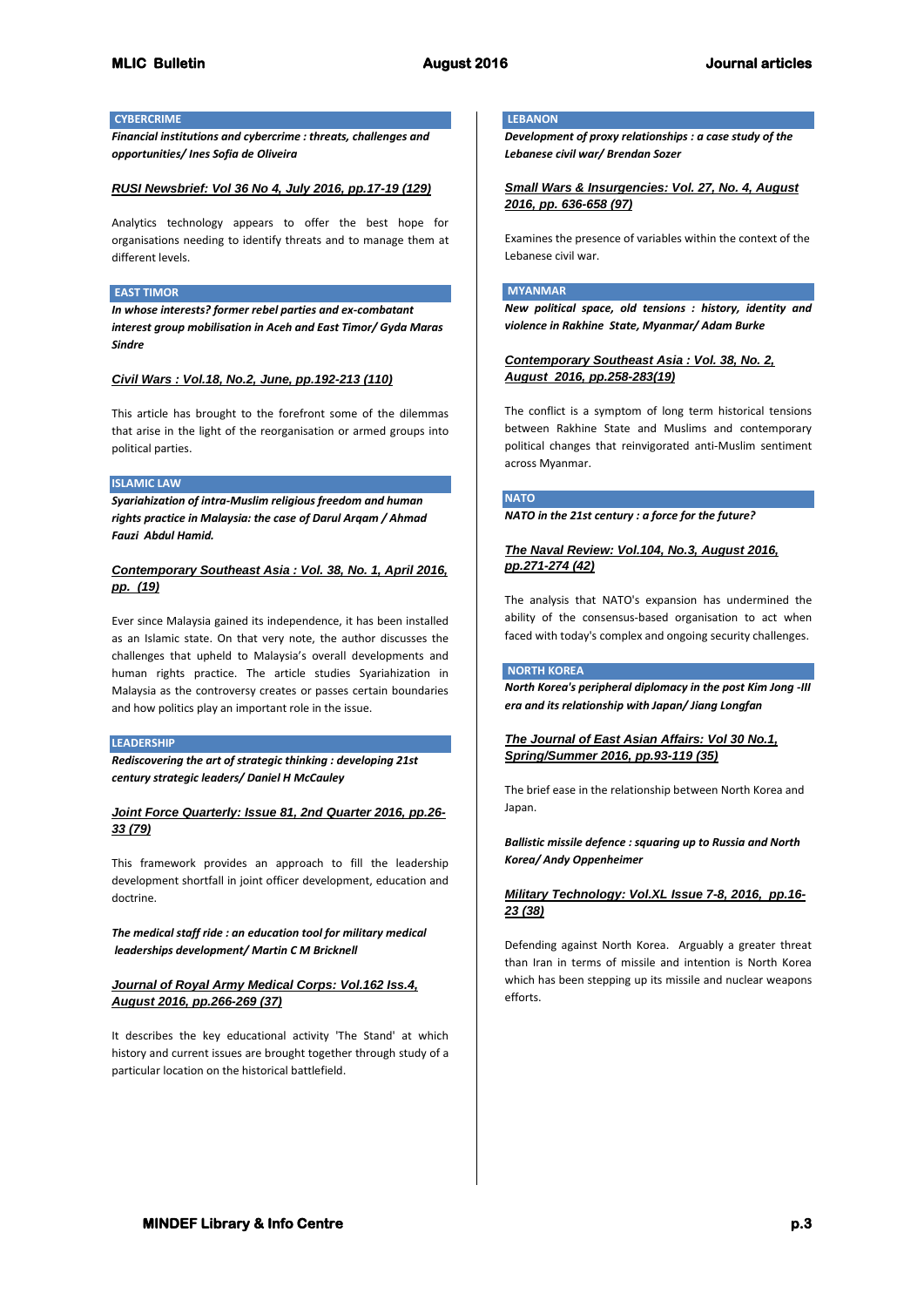### **PAKISTAN**

*Keeping an eye on South Asian skies : America's pivotal deterrence in nuclearized India-Pakistan crises/ Moeed Yusuf*

### *Contemporary Security Policy : Vol.37, No.2, August 2016 , pp.246-272 (104)*

India and Pakistan have engaged in three major crises that each threatened to escalate into war. There is a rich descriptive and analytical literature on these crises. A more comprehensive analysis of these crises and their dynamics also seek to understand the US role. The analysis applies pivotal deterrence theory to the nuclearized India-Pakistan crises, with a view to understanding how non-superpower nuclear rivals might be influenced by a third party state seeking to prevent war between them.

### *Pakistan's response to US foreign policy towards South Asia 1977-1993/ Jaason Hegg*

# *Defense & Security Analysis : Vol.32, Issue. 3, 2016, pp.224-236 (94)*

This article has reviewed three US presidential administration between 1977 and 1993 and the Pakistani responses to their respective policies towards South Asia.

#### **PHILIPPINES**

*Philippine navy : continued modernisation, new submarines questioned under new president?/ Max Blade*

#### *Naval Forces: Vol.XXXVII, No.IV/2016, pp.18-20 (41)*

The article highlights on black hole, heavy endurance cutters reclassified and moving toward a subsurface capability.

#### **SAUDI ARABIA**

*Saudi Arabia's quiet revolution/ Gerald Butt*

# *RUSI Newsbrief: Vol 36 No 4, July 2016, pp.10-12 (129)*

Highlights the new leadership team. The country's administrative and decision making apparatus, dissolving ineffective state institutions and consolidating power in two supreme councils.

#### **SECURITY**

*Enhancing security cooperation effectiveness: a model for capability package planning/ Thomas W Ross*

# *Joint Force Quarterly: Issue 80, 1st Quarter 2016, pp.25-34 (79)*

The purposes of this article a more refined definition of military capability an ability to achieve a specific military operational objective that is supported, enabled and sustained by all relevant defense systems at the institutional, strategic, operational and tactical levels

# **SECURITY**

*Leadership on campus/ Alan Chin*

### *Professional Security : Vol, 26/8, August 2016, pp.22-23(91)*

How do you manage a security or other emergency if it's out of hours and senior managers are not on the spot?. This was questions raised in a talk on leadership.

#### **SOUTH KOREA**

*South Korea's defense against North Korean threat/ Debalina Ghoshal*

### *Defence Review Asia: July - August 2016, Vol. 10, No. 4, pp. 30-32 (146)*

Seoul is working towards to strengthening its offensedefense force balance. Defense against these threats remains a critical challenge for South Korea.

#### **SOUTHEAST ASIA**

*Shared awareness and deconfliction initiative : can the success story be applied to Southeast Asia/ P.K.Ghosh*

# *Asia Pacific Defense Forum: Vol.41, Issue. 1, 2016 pp.47-49 (F5)*

The rising number of piracy incidents in Southeast Asia has undoubtedly created a dire need for a formalized information sharing mechanism such as SHADE. Cooperation between maritime forces along with an active exchange of information and intelligence are potent weapons to fight against the rise of transnational maritime crimes, including terrorism, illegal migration, drugs/arms running all piracy.

*Japan-India cooperation and Abe's democratic security diamond : possibilities, limitations and the view from Southeast Asia/ Lavina Lee*

### *Contemporary Southeast Asia : Vol. 38, No. 2, August 2016, pp.284-308 (19)*

This article at Abe's idea of the DSD (Democratic Security Diamond) why Japan has recently advocated for its formation and why the United States, India and Australia are targeted as the potential members. To discuss Japan's greater willingness and capacity to play a meaningful strategic role, applied to a DSD context. And to discuss deepening Japan-India strategic cooperation and assess the prospect of Indian support for the quadrilateral idea.